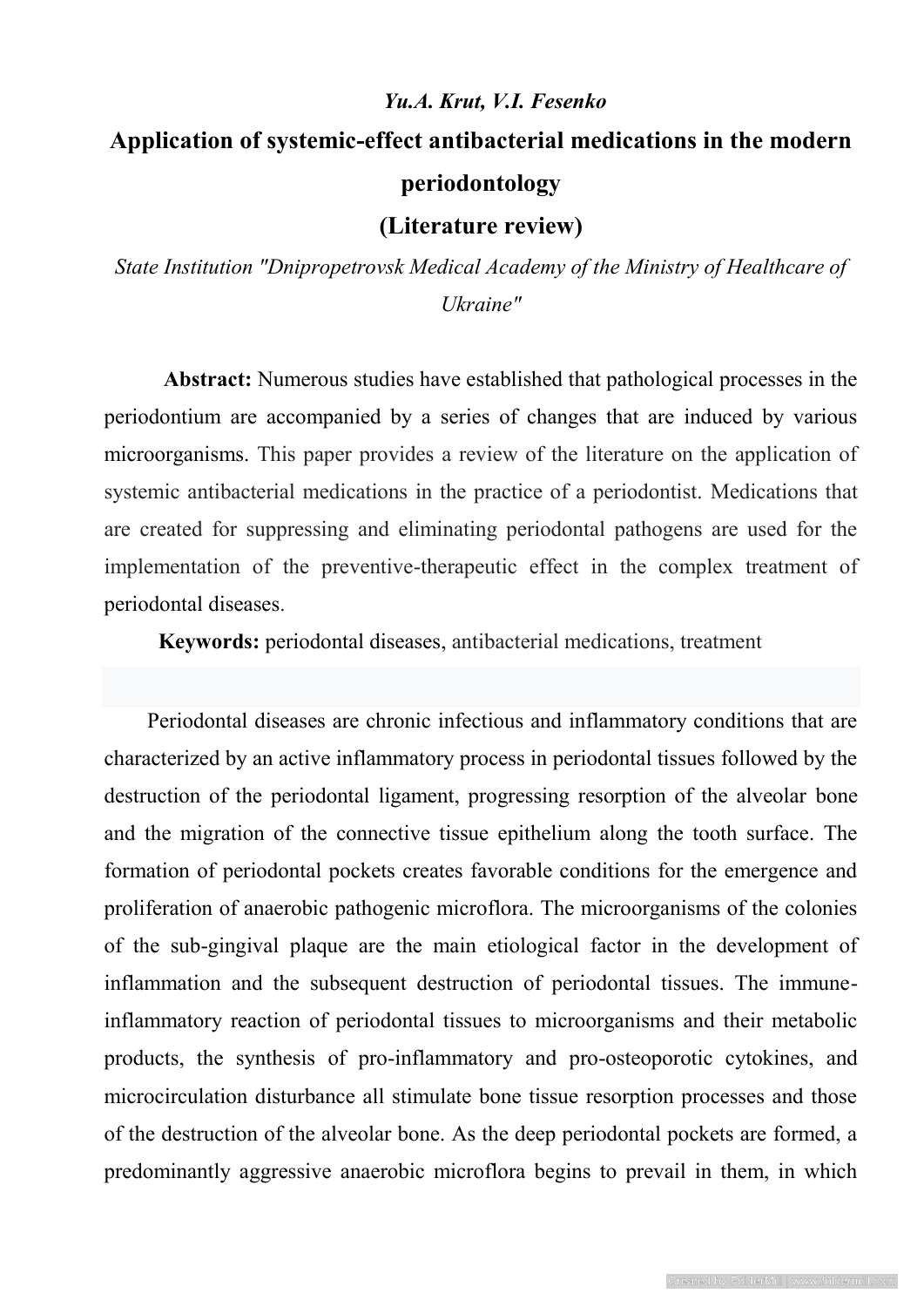microorganisms that are pathogenic for periodontal tissues, i.e. the so called periodontal pathogens, are distinguished (*Actinobacillus actinomycetemcomitans, Poiphyrornonas gingi- valis, Prevotella intermedia, Fusobacterium nucleatum, Bacteroi- des forsythus*) [1].

 Therapeutic measures for patients with periodontal diseases should be comprehensive: etiological, pathogenetic and symptomatic ones. Etiological treatment is aimed at identifying and eliminating predisposing factors and causes of the development of the disease [2]. Pathogenetic treatment is aimed at reducing the activity of inflammatory processes in periodontal tissues and preventing the resorption of the alveolar bone. Symptomatic treatment is aimed at eliminating the clinical manifestations of the disease [1].

 Antibacterial medications are widely used in dentistry: for the treatment of periodontal tissue diseases, in the maxillofacial surgery, and when doing endodontic interventions. In most cases, diseases of the oral cavity are caused by associations of microorganisms and are a combination of several types of infections. Numerous studies indicate the role of poly-microbial synergism in the development of dental diseases.

 When prescribing antibacterial medications, a physician should remember that most microorganisms in the oral cavity are combined into a microbial biofilm. The optimum choice of those medications for the treatment of infectious and inflammatory processes of the oral cavity should be based on the results of modern scientific studies proving the clinical and microbiological efficiency, as well as safety of a particular drug. Antimicrobial drugs are recommended in addition to mechanical plaque and tartar removal (Lindhe et al., 2003).

 A systemic antibiotic therapy involves the intake of active substances by their absorption into the gastrointestinal tract, through the circulatory system into the tissues of the oral cavity, into the crevicular fluid and the saliva. In case there is a systemic pathway, antibiotic intake occurs uniformly and simultaneously in the entire oral cavity, as well as throughout the body. A necessary condition for the rational antimicrobial therapy as the most important initial link in the complex treatment of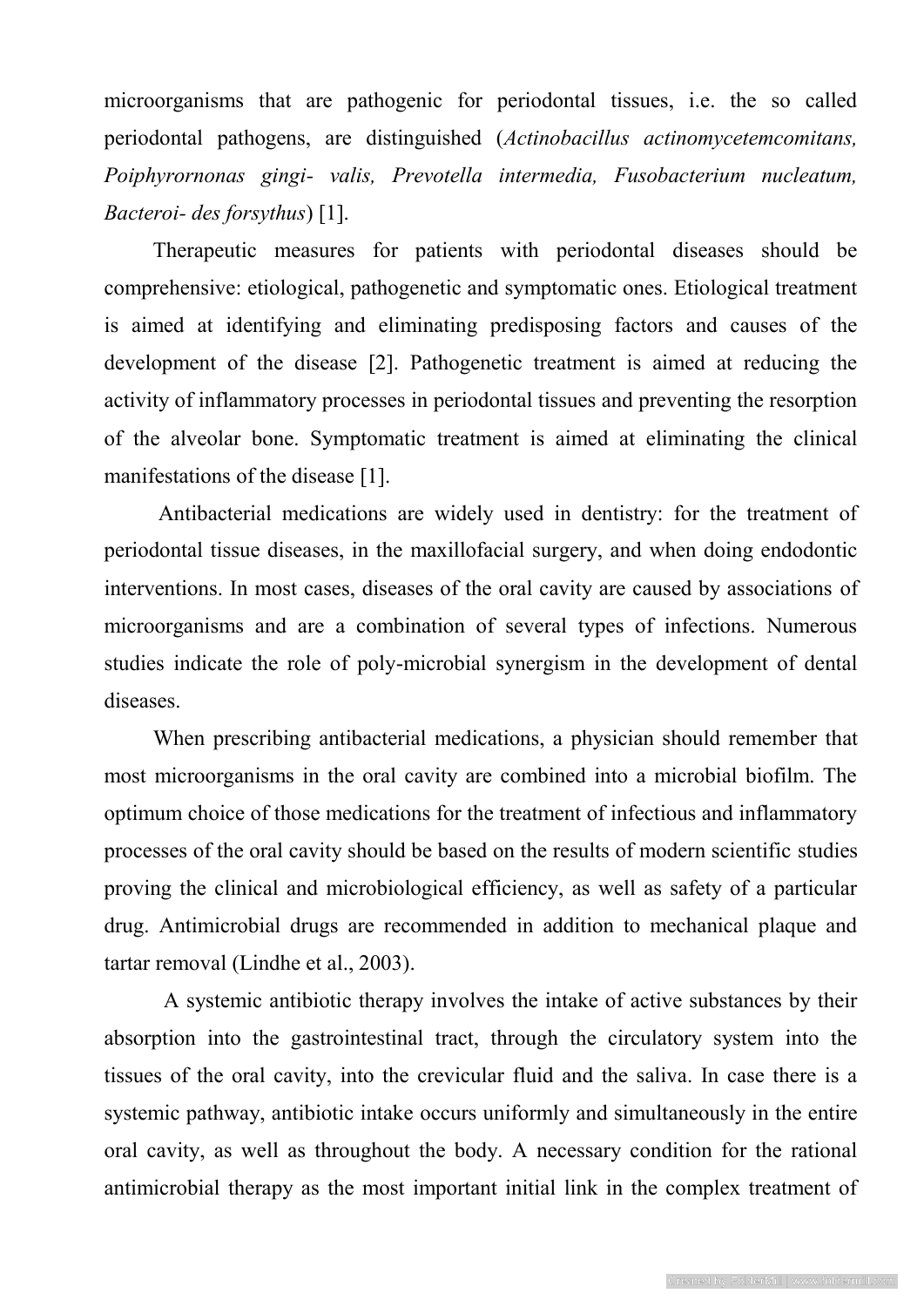patients with the general periodontitis (GP) is the monitored identification of periodontal pocket microorganisms with the subsequent determination of their sensitivity to antibacterial medications [4]. Despite the sufficient amount of data on the sensitivity of the periodontium-related pathogenic bacteria to various antibiotics [4-7], that data requires constant in-depth research due to the significant variability of the microorganisms' properties, the formation of new microbial associations, increases in the number of antibiotic-resistant strains, which all determines the relevance, the theoretical and practical significance of further microbiological studies in the field of clinical periodontology [8].

#### **Indications for the use of antibacterial drugs**

 General periodontitis in the acute stage, with a pronounced inflammatory and destructive component in the form of abscesses, suppuration, progressing alveolar bone tissue resorption and the aggressive course of the disease.

 General periodontitis in adolescents and young people: localized periodontitis, aggressive periodontitis.

• General periodontitis in patients with a severe concomitant pathology, where therapeutic manipulations can complicate the course of the main disease (rheumatoid arthritis, endocarditis).

 Periodontitis that is refractory to the traditional periodontal treatment. In the absence of a successful outcome of the initial periodontal treatment, three months later, the sensitivity of the microflora of periodontal pockets to antibiotics is determined (culture infection test).

• Before and after surgery on periodontal tissues.

• For the treatment of the periimplantitis:

- ulcerative necrotic gingivitis, severe course, with the signs of a systemic disease;

- gingivitis, severe course, with the signs of a systemic disease.

#### **Antibacterial medications in periodontal treatment:**

# *Penicillins.* **Pharmacotherapeutic group: amoxicillin and amoxicillin/clavulanate.**

*Amoxicillin* is a polysynthetic antibiotic with a wide spectrum of antibacterial action against many gram-positive and gram-negative microorganisms. The antibacterial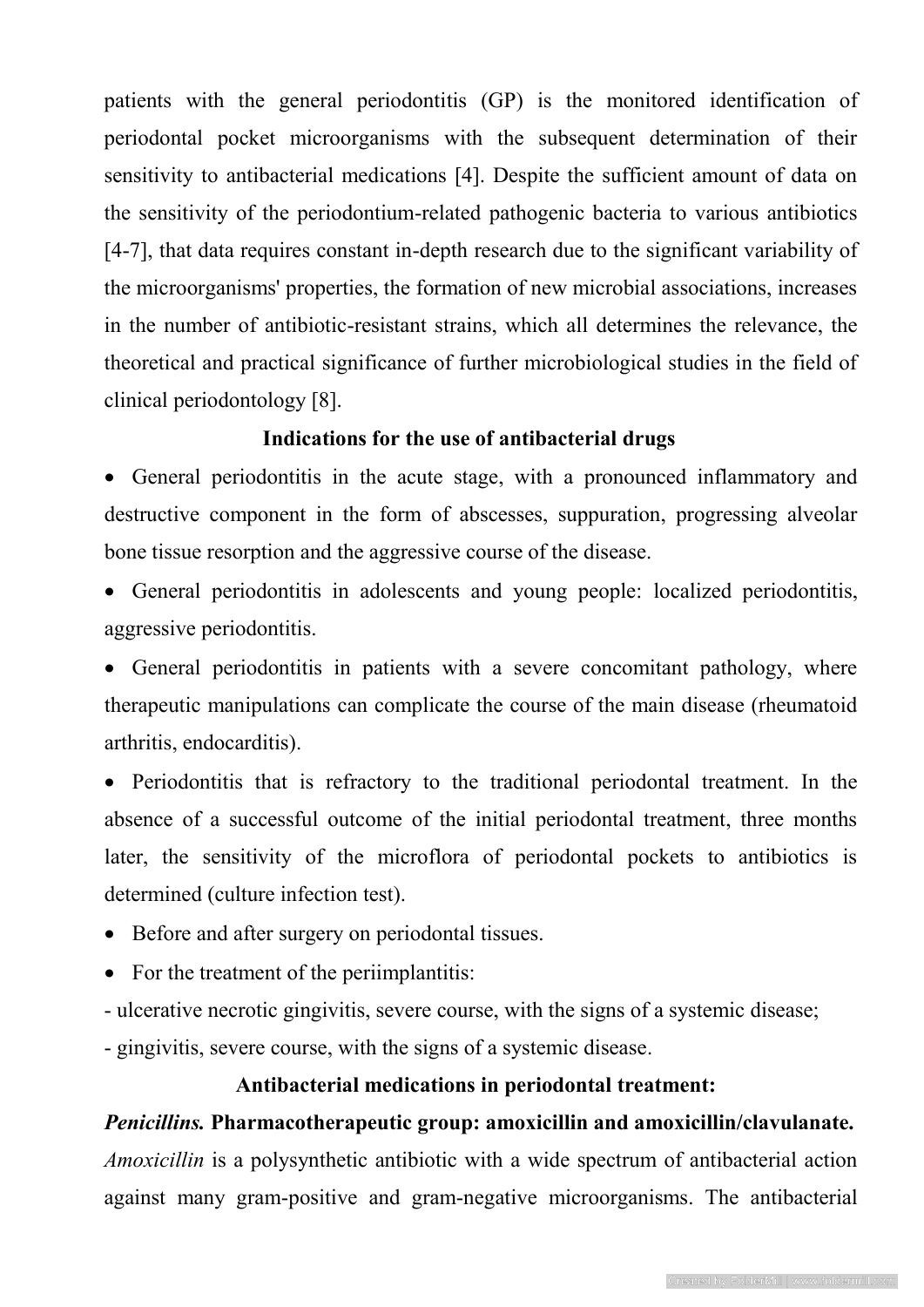effect of this drug lies in the inhibition of the bacterial cell wall synthesis. Amoxicillin is sensitive to beta-lactamase secreted by microorganisms, and degrades under its impact. The action spectrum of amoxicillin does not therefore include microorganisms synthesizing that enzyme.

Clavulanic acid combined with amoxicillin blocks beta-lactamase enzymes and restores the sensitivity of pathogens to the bactericidal action of amoxicillin. Clavulanate provides insignificant antibacterial effect but its combination with amoxicillin constitutes an antibacterial drug with a wide spectrum of action in relation to a wide range of microorganisms: *Corynebacterium, Enterococcus faecalis, Staphylococcus aureus, Staphylococcus epidermidis, Streptococcus agalactiae, Streptococcus pneumoniae, Streptococcus pyogenes, Streptococcus, Streptococcus viridans spp.*; gram-positive anaerobes: *Clostridium spp., Peptococcus spp., Peptostreptococcus spp.*; gram-negative aerobes and gram-negative anaerobic bacteria *Bacteroides spp*.

*Fluoroquinolones*. Pharmacotherapeutic group**:** ciprofloxacin.

*Ciprofloxacin* is a synthetic broad-spectrum antibacterial drug of the fluoroquinolones class. It has a bactericidal effect due to the inhibition of the action of the bacterial DNA gyrase enzyme with the disruption of the DNA synthesis, the microorganisms' growth and reproduction. This medication provides a quick and pronounced bactericidal effect on microorganisms that are both in the breeding phase and in the resting one. It is highly efficient against almost all gram-negative and gram-positive pathogens. Ciprofloxacin is efficient against bacteria producing beta-lactamases. The drug is also active against microorganisms that are resistant to almost all antibiotics, sulfonamide and nitrofuran drugs; it can be a good alternative in helping to eliminate periodontal pathogens (Guentsch et al., 2008; Ardila et al., 2010). Ciprofloxacin can be combined with metronidazole or beta-lactam compounds to treat mixed anaerobic periodontal infections.

# *Tetracyclines*. **Pharmacotherapeutic group:** tetracycline.

It is a broad-spectrum antibiotic, active against gram-positive (staphylococci, including those that produce penicillinase; streptococci, pneumococci, clostridia,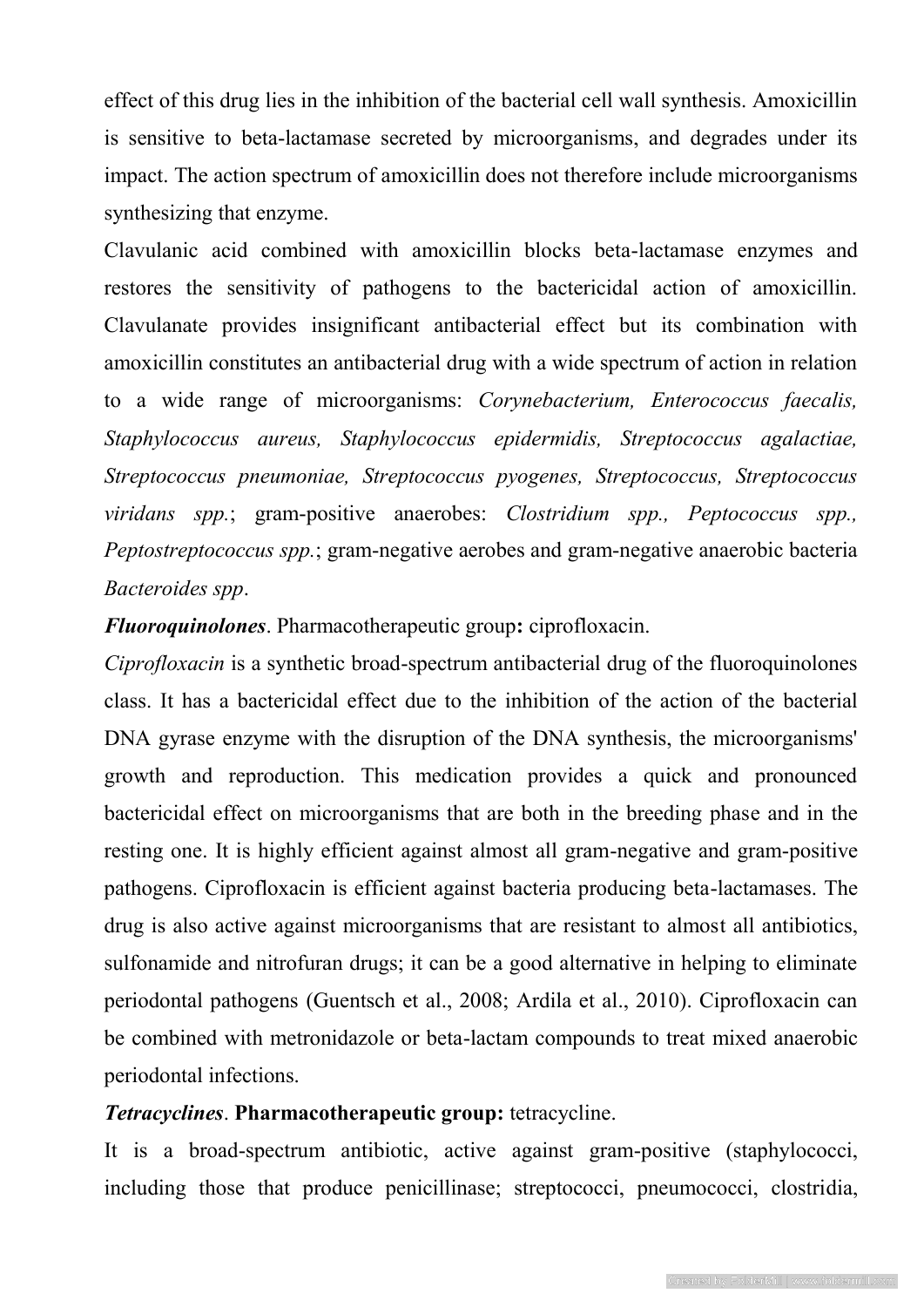listeria, anthrax bacilli) and gram-negative bacteria (gonococci, bordetella, Escherichia coli, enterobacteria, klebsiellas, salmonella and shigellas), as well as spirochetes, rickettsia, leptospira, also against trachoma and ornithosis pathogens. The bacteriostatic effect of the drug is conditioned by the inhibition of the ribosomal protein synthesis by a microbial cell.

## *Lincosamides.* **Pharmacotherapeutic group:** Lincomycin.

*Lincomycin* is an antibiotic produced by *Streptomyces lincolnensis* or other actinomycetes and it belongs to the group of lincosamides. Lincomycin hydrochloride has a bacteriostatic and/or bactericidal effect depending on the concentration of the drug and the sensitivity of a respective microorganism to it. It is efficient against anaerobic non-spore forming gram-positive bacteria, including *Actinomyces spp; Propionibacterium spp. i Eubacterium*; anaerobic and microaerophilic cocci, including *Peptococcus spp., Peptostreptococcus spp.* and microaerophilic streptococci; aerobic gram-positive cocci including *Staphylococcus spp.; Streptococcus spp*. (except for *S. faecalis*), including *Streptococcus pneumoniae*.

# *Clindamycin***. Pharmacotherapeutic group:** Clindamycin.

*Clindamycin* is a semi-synthetic lincosamide antibiotic (Rang & Dale, 2007; Clindamycin, 2011). It has a wide spectrum of action, can act as bactericidal or bacteriostatic medication, which depends on the sensitivity of the respective microorganism and the concentration of the said antibiotic. Clindamycin is a highly efficient drug in the treatment of anaerobic infections. It acts on such forms of microorganisms as aerobic gram-positive cocci: *Staphylococcus aureus, Staphylococcus epidermidis* (strains producing and not producing penicillinase). The use of this medication is recommended for patients with penicillin allergies. In cases of anaerobic infections, clindamycin is considered the drug of the first choice.

# *Macrolides*. **Pharmacotherapeutic group:** clarithromycin, azithromycin.

*Clarithromycin* is a semi-synthetic antibiotic of the macrolide group. The drug is highly efficient *in vitro* against a wide range of aerobic and anaerobic gram-positive and gram-negative *moniae, Streptococcus pyogenes*; aerobic gram-negative: *Haemophilus influenzae*, *Neisseria gonorrhoeae*; anaerobic gram-positive: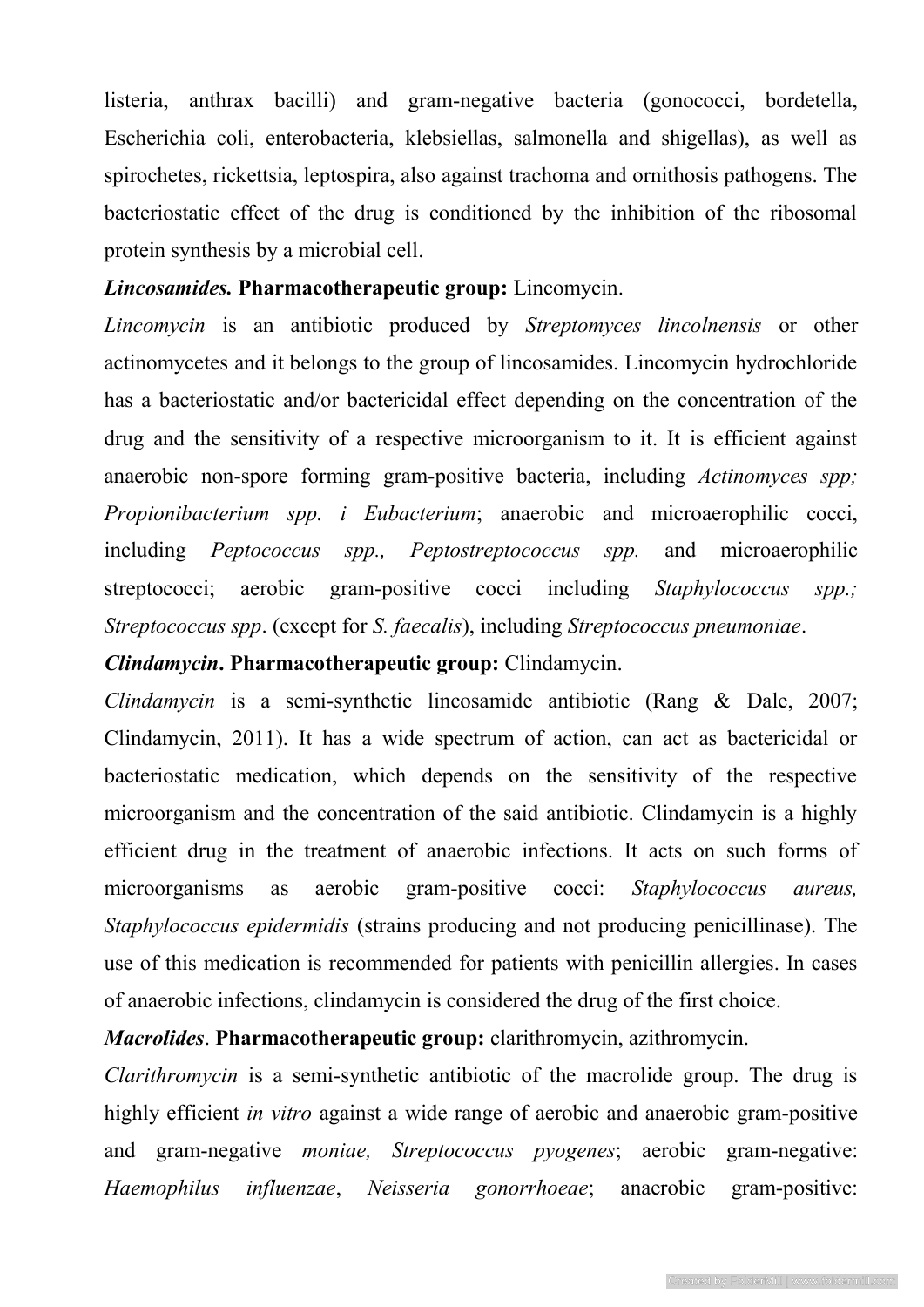*Clostridium perfringens, Peptococcus niger, Propionibacterium acnes*; anaerobic gram-negative – *Bacteriodes melaninogenicus*; other microorganisms).

Another antimicrobial agent similar to clarithromycin is azithromycin. This antimicrobial agent has the same properties as clarithromycin, because it is absorbed by neutrophils, macrophages and fibroblasts and is slowly released. (Hirsch et al., 2010). Azithromycin provides powerful antibacterial activity against gram-negative bacteria, is capable of penetrating into the biofilm and accumulating in the gingival sulcus. Other positive properties of this agent: with systemic intake, azithromycin is concentrated in periodontal tissues, where it persists for at least 14 days. (Hirsch et al., 2010).

# *Nitroimidazoles.* **Pharmacotherapeutic group:** metronidazole.

*Metronidazole* is a derivative of the imidazole. It provides an antiprotozoal and bactericidal effect (Felleskatalogen, 2011; Metronidazole 2011). Sensitive to the drug are: anaerobic gram-negative bacteria (*Helicobacter pylori, Bacteroides spp.*, including the *Bacterioides fragilis, Fusobacterium spp.* group), anaerobic grampositive bacteria (*Clostridium spp.* and sensitive strains of *Eubacterium*), anaerobic gram-positive cocci (including *Peptoco'ccus spp.* and *Peptostreptoccus spp.*). In relation to aerobic bacteria, as well as fungi, the drug is not active.

The choice and clinical efficiency of the antibiotics' application for the treatment of periodontal diseases depend on the dose, the administration rhythm and the duration of the course of treatment, where the concentration of the drug in the blood and the gingival fluid should be 2 to 8 times higher than the minimum inhibitory concentration, while a decrease in the duration of therapy reduces the risk of toxic and allergic phenomena development. Of great importance nowadays are the interaction of the prescribed medications with the human body and that of the medications with each other.

Antibacterial medications are prescribed within 1 to 2 days of the sub-gingival removal of dental deposits and the curettage of the sub-gingival calculus in patients with the general periodontitis at the stage of exacerbation and abscess formation. Patients with a chronic course of the general periodontitis, if there is a purulent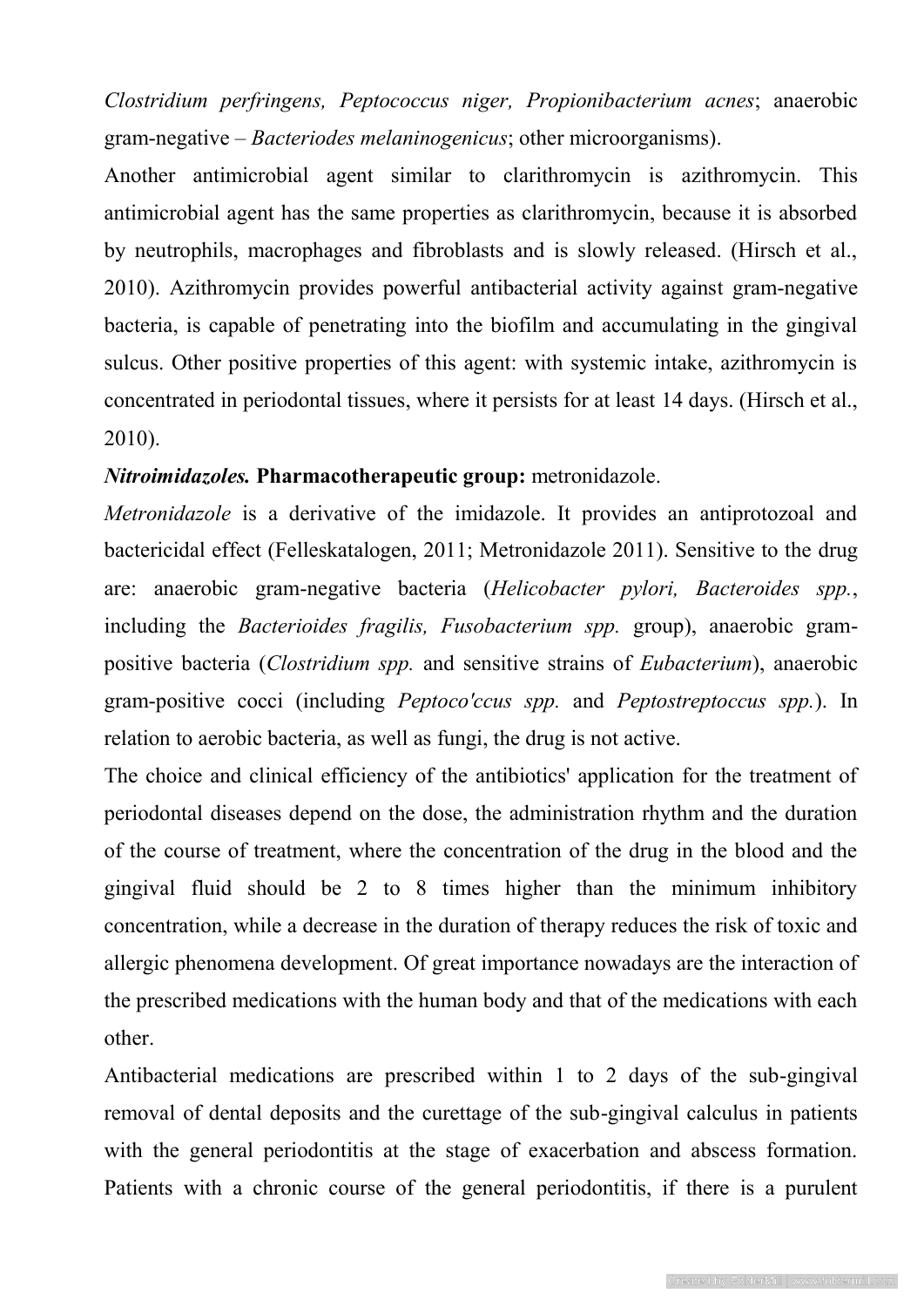exudate when probing the sub-gingival calculus, are also prescribed antibiotics.

 For the treatment of infectious and inflammatory diseases in the maxillofacial area, such combination medications as Cifran CT or Azimed are used.

 Cifran CT is a combination medication that includes ciprofloxacin hydrochloride (500 mg) and tinidazole (600 mg). It is intended for the treatment of infections caused by aerobic and anaerobic microorganisms. The antibacterial action spectrum of ciprofloxacin encompasses most gram-negative and gram-positive microorganisms, i. e. *E. coli, Klebsiella spp., S. typhi* and other strains, *Salmonella, P. mirabilis, P. vulgarts, Yersinia enterocolitica, P. aeruginosa, Shigellaflexneri, Shigella sonnei, H. dycreyi, H. influenzae, N. gonorrhoeae, M. matarrhalis, V. cholerae, B. fragilis, Staph, aureus* (including methicillin-resistant strains), *Staph, epidermalis, Strep, pyogenes, Strep, pneumonia, Chlamydia, Mycoplasma, Legionella* and *Mycobacterium tuberculosis* [3].

Azimed contains an active ingredient called azithromycin. It represents a group of macrolide antibiotics called azalides. Its molecule is formed as a result of introducing a nitrogen atom into the lactone ring of erythromycin A. The mechanism of azithromycin's action consists in suppressing the bacterial protein synthesis by binding to 50 S-subunits of ribosomes and inhibiting the translocation of peptides. There is its full cross-resistance to erythromycin, azithromycin, other macrolides and lincosamides among *Streptococcus pneumoniae*, group A β-hemolytic streptococci, *Enterococcus faecali*s and *Staphylococcus aureus*, including methicillin-resistant *Staphylococcus aureus* (MRSA).

# **Side effects of the antibiotic therapy**

When prescribing systemic antimicrobial therapy, the physician should be aware of the possible development of side effects in patients.

The development of bacterial resistance to the medication:

• Non-compliance with the indications for the administration of the drug, its dose and the intake regimen.

• Conducting systemic antibacterial therapy without adequate local mechanical processing of the sub-gingival space, which may be the cause for the development of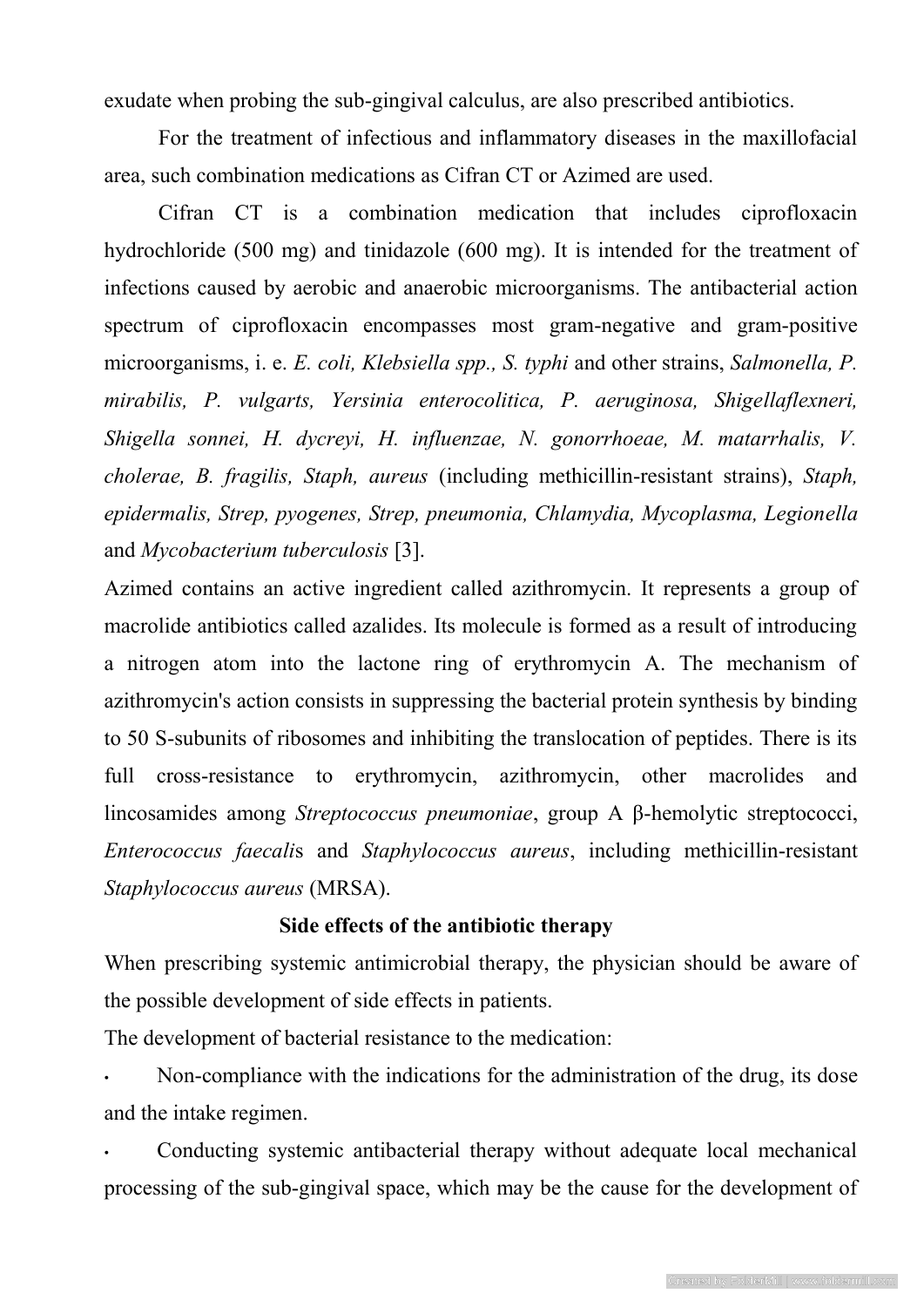periodontal abscesses in the future.

A change in the normal microflora of the oral cavity – the development of a superinfection, i. e. candidiasis (*Candida albicans*) of the oral cavity, the development of which is possible in patients with impaired local and systemic immunity.

• Pseudomembranous colitis and diarrhea (anaerobic microflora *of Clostridium difficile*). It most often develops after treatment with clindamycin and ampicillin.

Interaction with other medications.

- Decreased efficiency of contraceptive drugs.
- Enhanced effect of anticoagulants.

The efficiency of using the antibacterial drugs in question has been proved during the treatment of infectious and inflammatory diseases of the maxillofacial area and periodontal ones. Numerous studies have also proved the dosage regimen and the duration of the drugs' administration [3].

When dealing with periodontal diseases, one can see that antibiotic therapy is characterized by its empirical nature as in case of most infectious diseases, since the symptoms of those pathologies do not give any "clues" as to choosing an antibiotic. For the treatment of periodontitis, antibiotics are prescribed in the event of unsuccessful previous mechanical procedures. If we talk about excessive bacterial growth in the plaque and about subsequent inflammatory diseases, then a broadspectrum antibiotic capable of destroying as many types of bacteria as possible could help cope with bacterial contamination. The efficiency of the antibiotic is extremely important in that case, since that antibiotic must offset the problems with controlling the plaque biofilm caused by the poor diffusion into the sub-gingival area. The correct choice of antibiotic therapy depends on the type of bacteria responsible for the development of the periodontitis.

When examining microflora in patients with periodontal diseases, three types of bacteria must be taken into account:

1. Periodontal pathogens such as *T. denticola* and other spirochetes that refuse to be cultivated and that are sensitive to penicillin. Their distribution levels increase with the increasing severity of the disease (large depth of the gingival pocket). Those levels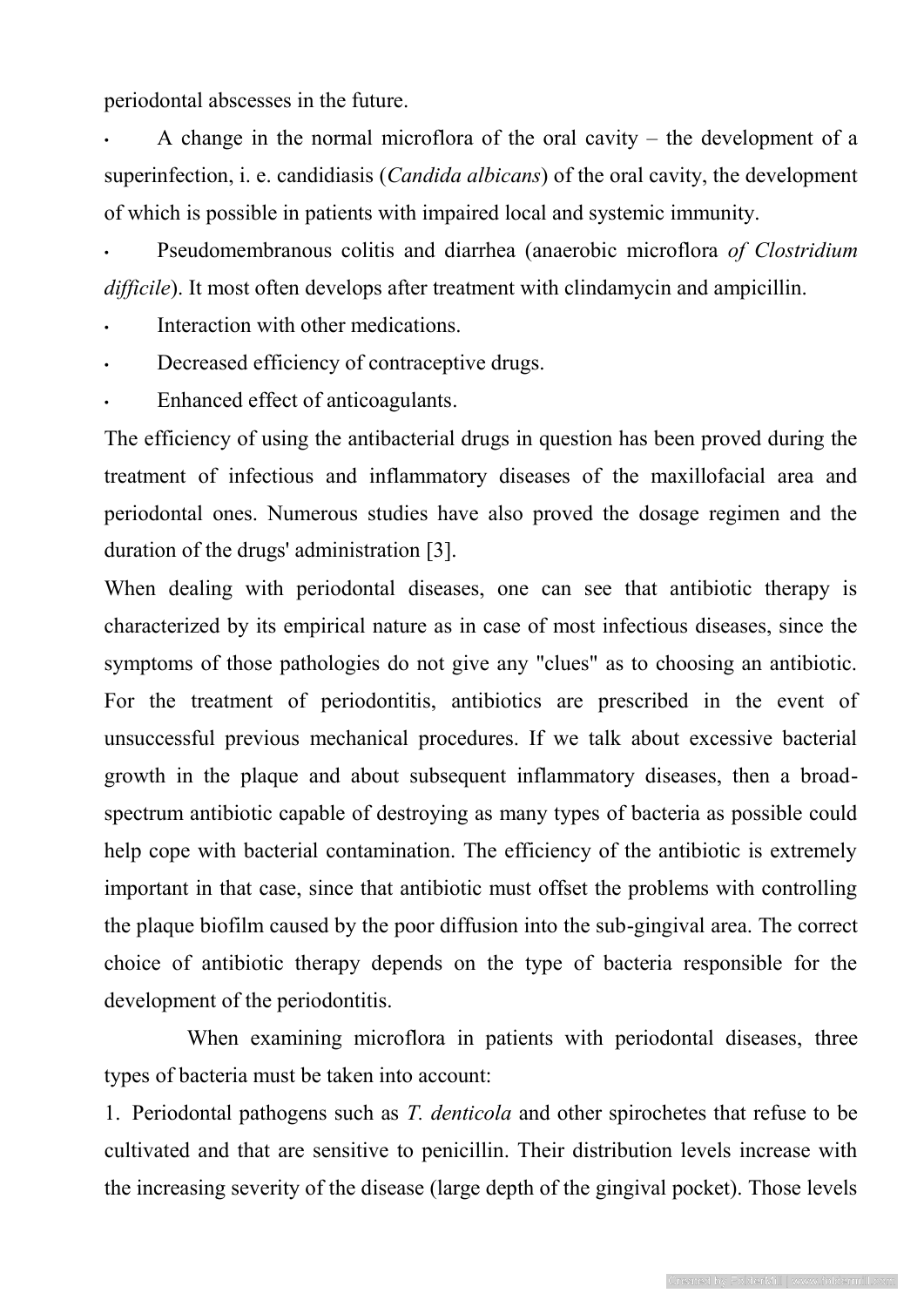bear witness to the fact that the periodontitis is an infectious disease.

2. Bacteria responsible for the propagation of non-specific bacterial flora and the subsequent development of inflammatory processes (the most common anaerobic species is *Prevotella spp.*).

3. Oral microbiotas and those microbiotas that enhance bacteremia after dental procedures in patients with periodontitis (the streptococci of the *periodontiti Viridans group,* mainly *S. mitis,* and *S. Oralis*).

4. When prescribing antibiotic therapy, it is desirable to influence all three of the above-mentioned types of direct- or indirect-effect pathogens [9].

**As can be seen from the above**, based on the literature review of periodontology practice, taking into account the microbiological research of the sensitivity to identified periodontal pathogens, it is recommended that antibacterial medications of systemic action be prescribed, which would help to eliminate the dystrophic-inflammatory process and prolong the period of remission of a periodontal disease [8].

# *References*

1. I. P. Mazur Clinical and Microbiological Efficiency of the Use of Local Antimicrobial and Antiseptic Medications for the Treatment of Periodontal Diseases / I. P. Mazur, N. A. Bakshutova, D. M. Stavskaya // Modern Dentistry. – 2014. – No.1.  $-$  pp. 32-38.

2. Essays in Practical Periodontology / Edited by Professor M. Y. Antonenko // "The Dentist" Physician's Guidebook,  $2<sup>d</sup>$  Edition. – Kyiv: Health of Ukraine Library LLC,  $2017. - 348$  p.

3. I. P. Mazur Systemic Antibacterial Medications in Periodontology / I. P. Mazur, M. V. Slobodyannik / Modern Dentistry. – 2017. – No. 1. – pp. 18-22.

4. V. N. Tsaryov Antimicrobial Therapy in Dentistry: Guidebook. V. N. Tsaryov, R. V. Ushakov – Moscow: Medical News Agency. – 2004. – 144 p.

5. Modern Aspects of Clinical Periodontology / Edited by L. A. Dmitriyeva. – Moscow: MEDPress, – 2001. – 128 p.